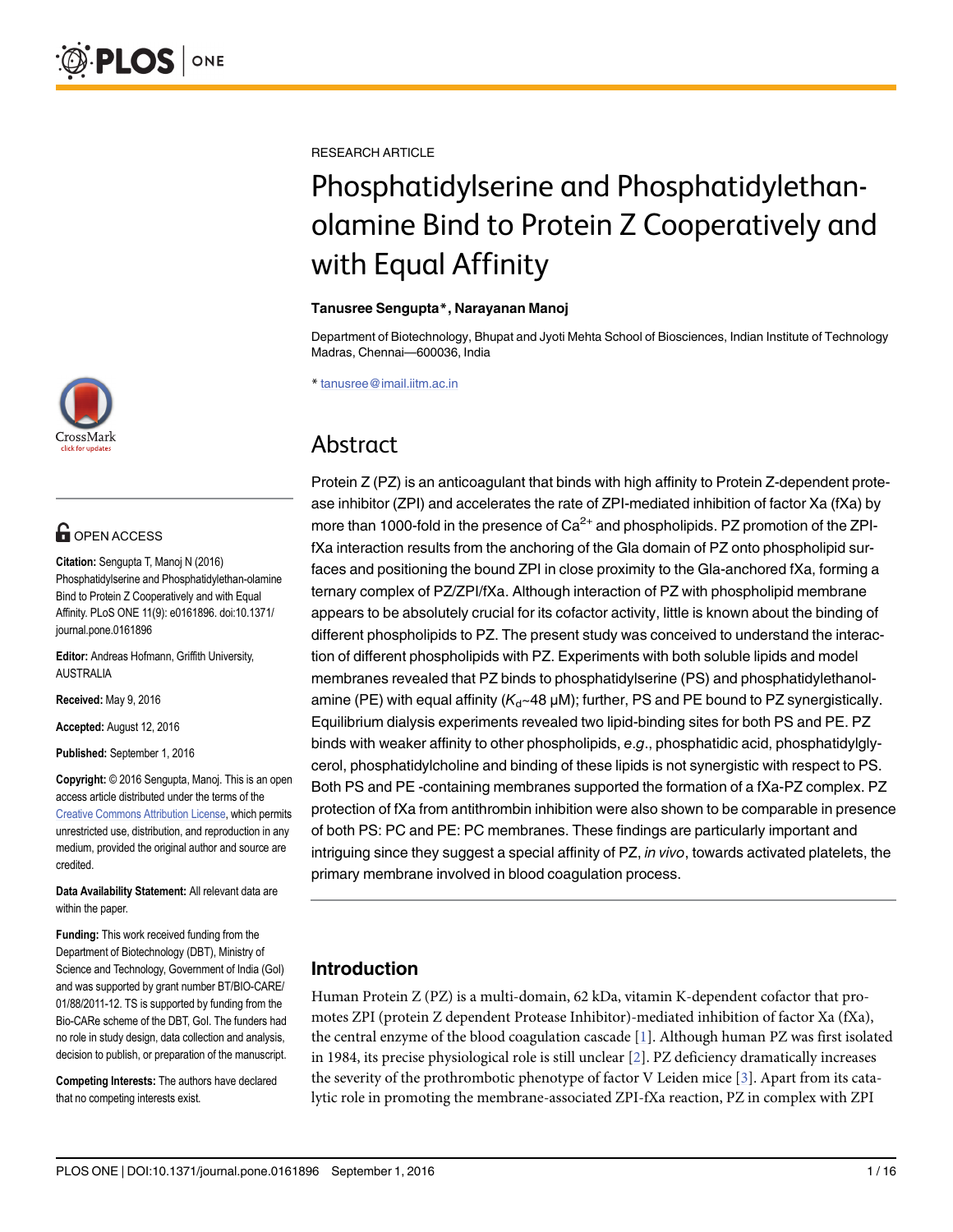<span id="page-1-0"></span>may inhibit tissue deposition of fibrin and act as an anti-inflammatory agent  $[4, 5]$  $[4, 5]$  $[4, 5]$  $[4, 5]$ . The N-terminal half of PZ containing a γ-carboxy glutamic acid-rich (Gla) domain and two epidermal growth factor-like domains (EGF1 and EGF2) is homologous to factors VIIa, IXa, and Xa. However, His and Ser residues of the catalytic triad present in other coagulation proteases are not conserved in the homologous region in PZ [[6\]](#page-14-0). Thus, although PZ has no catalytic function, it accelerates ZPI- mediated inhibition of fXa by  $\sim$  1000 fold in the presence of pro-coagulant lipid and  $Ca^{2+}$ . Presence of  $Ca^{2+}$  is essential as it orients PZ and ZPI in an appropriate position with respect to the membrane [[7\]](#page-14-0). Rezaie et al. noticed a remarkable reduction in the cofactor activity of Gla domain-less PZ (GD-PZ) on PC (phosphatidylcholine) /PS (phosphatidylserine) vesicles, although the mutant exhibited a normal cofactor activity in solution [\[8\]](#page-14-0). These investigators also demonstrated that, in the presence of  $Ca^{2+}$  and PC/PS vesicles, an activated protein C (APC) chimera containing the Gla domain of fXa binds with ZPI in the presence, but not in the absence of PZ. Wei et al. have also shown that GD-PZ is incapable of accelerating the ZPImediated inhibition of fXa [\[9](#page-14-0)]. Therefore, it is evident that PZ binds firmly to the phospholipid membrane and forms a stabilizing interaction with fXa bound to the same membrane  $[10]$ . The cofactor activity of PZ thus results from the anchoring of its Gla domain onto the phospholipid surface and juxtaposing ZPI close to fXa. Interaction of fXa and PZ on the phospholipid surface also leads to the slowdown of the rate of inhibition of fXa by antithrombin (AT), another well known serpin [\[1](#page-13-0)].

Phospholipid membranes are known to play critical roles in the assembly and formation of blood clotting protease-cofactor complexes such as prothrombinase (fXa-fVa) and intrinsic fXase (fIXa-fVIIIa). The platelet membrane is by far the primary membrane affecting blood coagulation, however, sub-endothelial cell membranes and endothelial cell membranes also contribute towards the initiation and shut down of coagulation. Based on clotting assays, synthetic phospholipid vesicles containing either PS or PA (phosphatidic acid) can replace platelet membrane in platelet-free plasma [[11\]](#page-14-0). While PS is the most significant phospholipid that reg-ulates the structure and function of coagulation proteins such as fXa, fIXa, and fVa [\[12](#page-14-0)–[14](#page-14-0)], other phospholipids also play crucial roles in coagulation. PE, another phospholipid abundant in activated platelet, was reported to modulate APC-mediated inactivation of fVa [[15\]](#page-14-0), promote the assembly and activity of the prothrombinase ( $fXa-fVa$ ) complex [\[16\]](#page-14-0), and regulate the structure and activity of fVIIa [[17](#page-14-0)], (unpublished data). Again, fVIIa and activated protein C (APC) were reported to preferentially bind to nanobilayers containing PA [\[18\]](#page-14-0). Phosphatidylinositol 4-phosphate (PIP) also supported enhanced enzymatic activity of fVIIa and APC. Thus, there exist systematic studies of the interaction of lipid membranes with most coagulation proteins. However, little data are available that describe the interaction and binding of PZ to membrane phospholipids  $[19]$  $[19]$  $[19]$ . Most studies with the PZ/ZPI system have focused on the interaction between PZ and ZPI and between ZPI and fXa [[20](#page-14-0)–[22\]](#page-14-0).

Because phospholipids are critical for the function of the PZ-ZPI-fXa system, we have measured the PZ binding properties of different phospholipids with primary focus on PS and PE. Binding experiments employed both small unilamellar vesicles (SUV) of varying lipid composition and six-carbon chain soluble forms of PS (C6PS, 1, 2-dicaproyl-sn-glycero-3-phospho-L-serine), PE (C6PE, 1, 2-dicaproyl-sn-glycero-3-phospho-L-ethanolamine) and other lipids. We observed PS and PE to bind at different and distinct sites on PZ with similar affinities in a  $Ca<sup>2+</sup>$  dependent manner; stoichiometry of binding being 2 for both the lipids. Furthermore, these lipids synergistically enhance the binding of each other. Binding affinities of other soluble lipids (C6PC, C6PG, C6PA) to PZ is lower by ~3-fold compared to PS and PE. PZ had similar protective effects on fXa inhibition by AT (Antithrombin) in presence of both PS and PE. Finally, either PS or PE containing membranes are absolutely essential for the assembly and formation of fXa-PZ complex.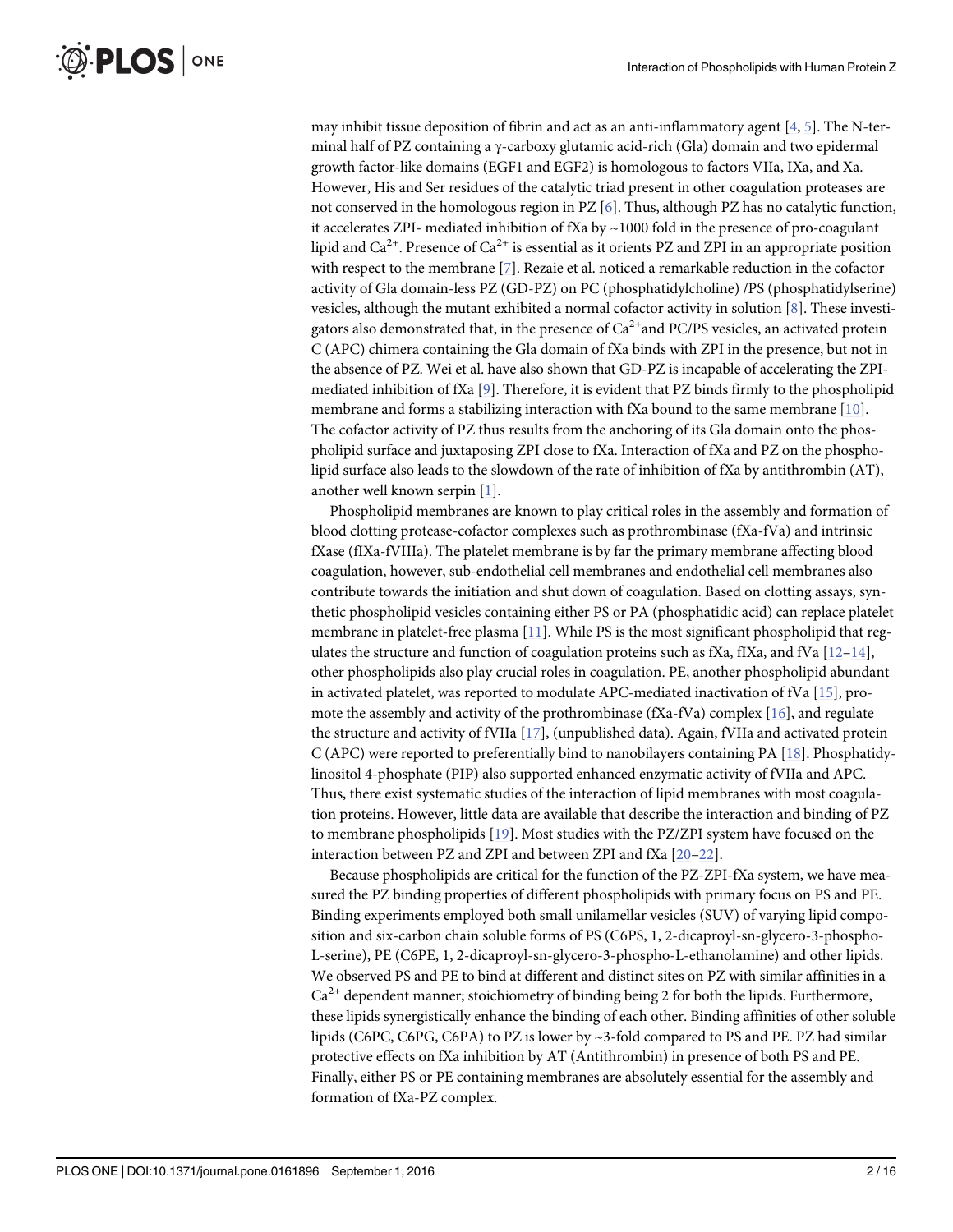# <span id="page-2-0"></span>Materials and Methods

#### **Materials**

Human PZ was purchased from Enzyme Research Laboratories (South Bend, IN, USA). DEGR-Xa [(5-(Dimethylamino)-1-naphthalenesulfonyl]-Glutamylycylarginyl)-Xa] was from Haematologic Technologies Inc. (Essex Junction, VT, USA).1,2-dioleolyl-3-sn-phosphatidyl choline (DOPC), 1,2-dioleoly-3-sn-phosphatidylethanolamine (DOPE), 1,2-dioleoyl-3-snphosphatidylserine (DOPS), the sodium salts of 1, 2-dicaproyl-sn-glycero-3-phospho-L-serine (C6PS) and 1, 2-dicaproyl-sn-glycero-3-phospho-L-phosphatidyl ethanolamine (C6PE), and all other lipids were purchased from Avanti Polar Lipids (Alabaster, AL, USA). The fXa-specific substrate N-2-benzyloxycarbonyl-D-arginyl-L-arginine p-nitroanilide dihydrochloride (S-2765) was purchased from Diapharma (West Chester, OH, USA). All other chemicals were ACS reagent grade or the best available grade; all solvents were HPLC grade.

#### Preparation of lipid samples

Small unilamellar vesicles (SUV) were prepared following the method of Bandari et al. with slight modifications [\[23](#page-14-0)]. Briefly, different phospholipids (DOPC, DOPE, DOPS) in chloroform were mixed at the desired molar ratio and dried under a stream of nitrogen. The resultant lipid films were dried for a further 2–3 h in a vacuum desiccator to remove remaining solvent. The dried films were hydrated in 20 mM Tris-HCl, pH 7.5, 150 mM NaCl for at least an hour with occasional vortexing. To ensure solute equilibration between trapped and bulk solutions, the hydrated mixtures were then freeze-thawed five times using liquid nitrogen and a 42°C water bath. Finally, the mixtures were extruded through an Avanti Extruder with a polycarbonate filter of 100 nm pore size and then through a filter of 30 nm pore size. Samples were subjected to 20 passes through each filter to generate the final SUV. Phospholipid concentrations of the SUV were determined according to the inorganic phosphate assay method [[24](#page-14-0)].The sizes of the phospholipid vesicles were determined using a particle size analyzer instrument, Zetatrac, Microtrac, (USA). Phospholipid vesicles prepared using this method had an average diameter of 30–40 nm.

Soluble lipid suspensions of desired concentrations were prepared as described previously [\[25](#page-15-0)].

#### Fluorescence measurements

PZ intrinsic tryptophan fluorescence as a function of increasing concentration of soluble phospholipid was measured as described in [[12](#page-14-0)] using a FluoroLog spectrofluorometer (Horiba Jobin-Yvon Inc., Edison, NJ) with an excitation wavelength of 285nm (band-pass 4 nm); emission was recorded at 340 nm (band-pass 4 nm). Each experiment was performed below the critical micelle concentration (CMC) of the soluble lipid. The CMC was determined under experimental conditions following pyrene fluorescence as a function of increasing lipid concentration [[26](#page-15-0)]. Apparent dissociation constants for binding of PZ to soluble lipids were obtained by fitting the experimental data to a simple, single-site binding model, using the assumption that  $[C6PL]_{\text{free}} \approx [C6PL]_{\text{total}}$ 

DEGR-Xa fluorescence was recorded in presence of 50  $\mu$ M lipid membrane and increasing concentration of PZ, using an excitation wavelength of 340 nm and emission wavelength of 545 nm (band pass 4 nm)  $[12]$  $[12]$  $[12]$ .

#### Equilibrium dialysis

The stoichiometry of soluble C6PS and C6PE binding to PZ in the presence of 5 mM  $Ca^{2+}$  was determined by equilibrium dialysis measurements as described in  $[27,28]$  $[27,28]$ . Experiments were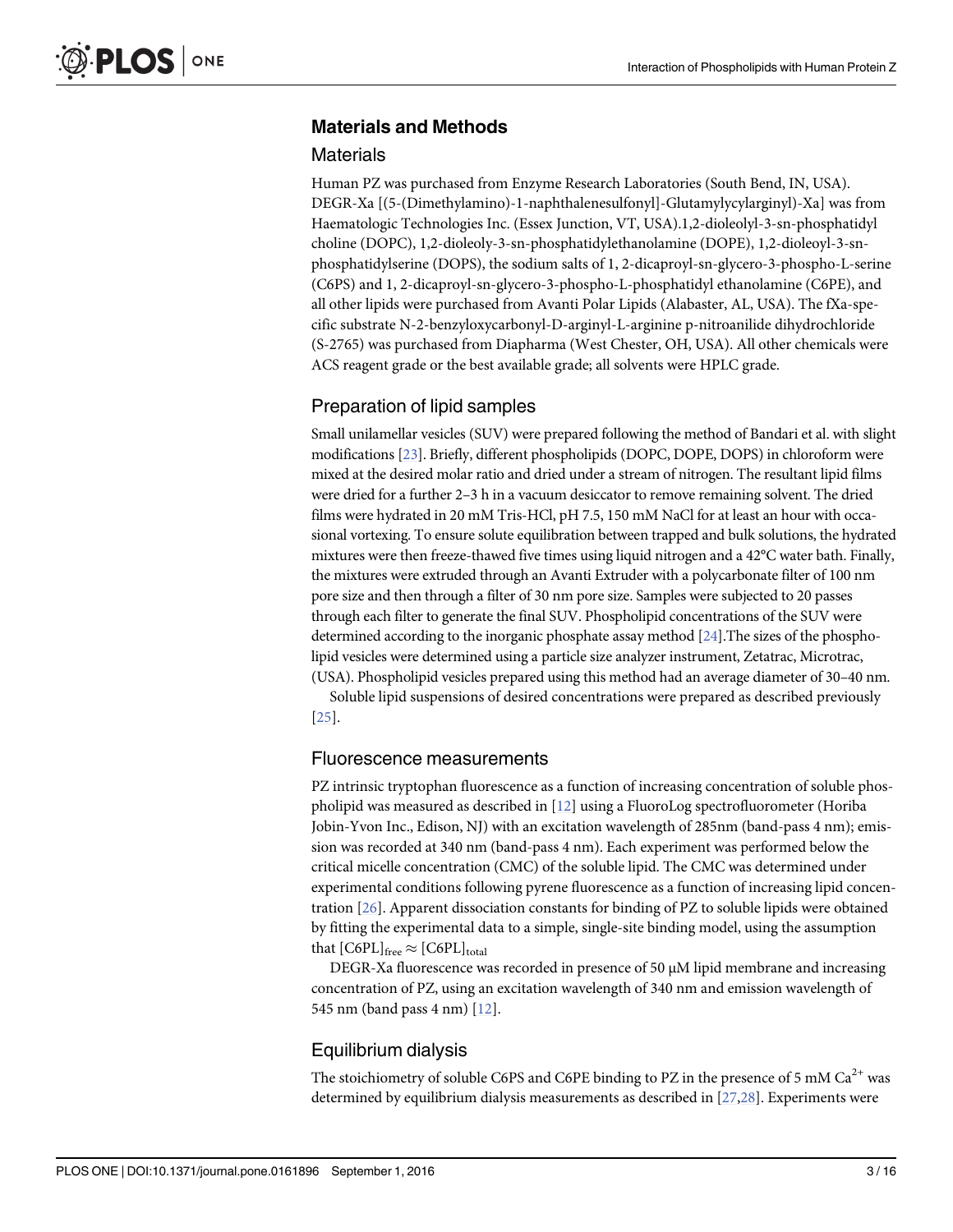<span id="page-3-0"></span>performed using 2.0-ml Teflon dialysis cells (Harvard Apparatus, Holliston, MA) with the two cells separated by a 2000 Da molecular weight cut-off membrane. Both chambers contained equal amount of C6PS/C6PE, and one chamber contained the appropriate amount of PZ. Both chambers were allowed to equilibrate with each other at room temperature for 24 h while being rotated horizontally at 20 rpm. The differences in phosphate concentration  $(\Delta P)$  between the protein-free and protein-containing chambers were then measured and correlated as,

$$
\Delta P = \frac{[\text{L}]\text{n}[\text{P}]}{K_d(1 + [\text{L}]/K_d)}\tag{1}
$$

where, n is the stoichiometry of binding, [L] is the concentration of phospholipid added to the chamber,  $[P]$  is the protein concentration present in one half of the chamber, and  $K_d$  is the binding constant obtained from fluorescence experiments. Total protein concentration, [P] must be large enough to detect a measurable difference in phosphate concentration between the two chambers. In a recent analysis of soluble lipid binding to two non-equivalent sites on fIXa, it was shown that a narrow protein concentration range was sufficient to obtain stoichi-ometries for each site [[14](#page-14-0)]. Here three different PZ concentrations (15, 20, 30  $\mu$ M) were used with 250 μM C6PS/C6PE to obtain greater precision in determination of stoichiometry. For each protein concentration, three aliquots were withdrawn and phosphate concentrations were measured.

# Membrane binding of PZ

The binding of PZ to phospholipid vesicles was monitored using membranes labeled with 2.5 mol % dansyl-phosphatidylethanolamine (dansyl-PE) as described in [\[29,](#page-15-0) [30\]](#page-15-0). Fluorescence energy transfer from tryptophan of PZ to the membrane-located dansyl group was measured at excitation and emission wavelengths of 280 nm and 545nm, respectively.

# FXa inhibition assay

Amidolytic activity of human fXa was measured in an assay mixtures containing 5 nM fXa, 3 μM AT, 50 μM phospholipid membrane (DOPS:DOPC, DOPE:DOPC, and only DOPC) and 40 nM PZ in buffer (50 mM Tris, 175 mM NaCl, 0.6% PEG, 5 mM CaCl<sub>2</sub>, pH 7.4 using the sub-strate S2765 according to the method described in [\[31\]](#page-15-0). Briefly, mixtures (150  $\mu$ l) containing fXa in appropriate buffer were incubated with or without PZ and with or without membrane at 37°C in the wells of a microtiter plate for 5 mins before adding AT to that. 1 mM of substrate S2765 was added then and initial rate of substrate cleavage was determined by measuring the absorbance at 405 nm using the plate reader (Molecular Devices, CA, USA). Factor Xa activity was determined by comparing the initial rate of substrate cleavage with a standard curve produced with various concentrations of factor Xa in the same buffer conditions.

# Results

# Binding of PZ to C6PS and C6PE

To assess the interaction of PZ with soluble phospholipids (C6PL), we measured the effect of individual phospholipids on PZ intrinsic tryptophan fluorescence. Although C6PS and C6PE do not occur physiologically, they have proven to be powerful tools to demonstrate the effect of binding molecular PS and PE to coagulation proteins. C6PS and PE binding offers invaluable insights into events that would be next to impossible to document on membranes. These lipids are successfully used to locate and characterize the lipid binding sites on fXa, fIXa and fVa [\[14,](#page-14-0) [16,](#page-14-0) [32\]](#page-15-0). In most cases, effect of molecular PS/PE on coagulation proteins are similar to that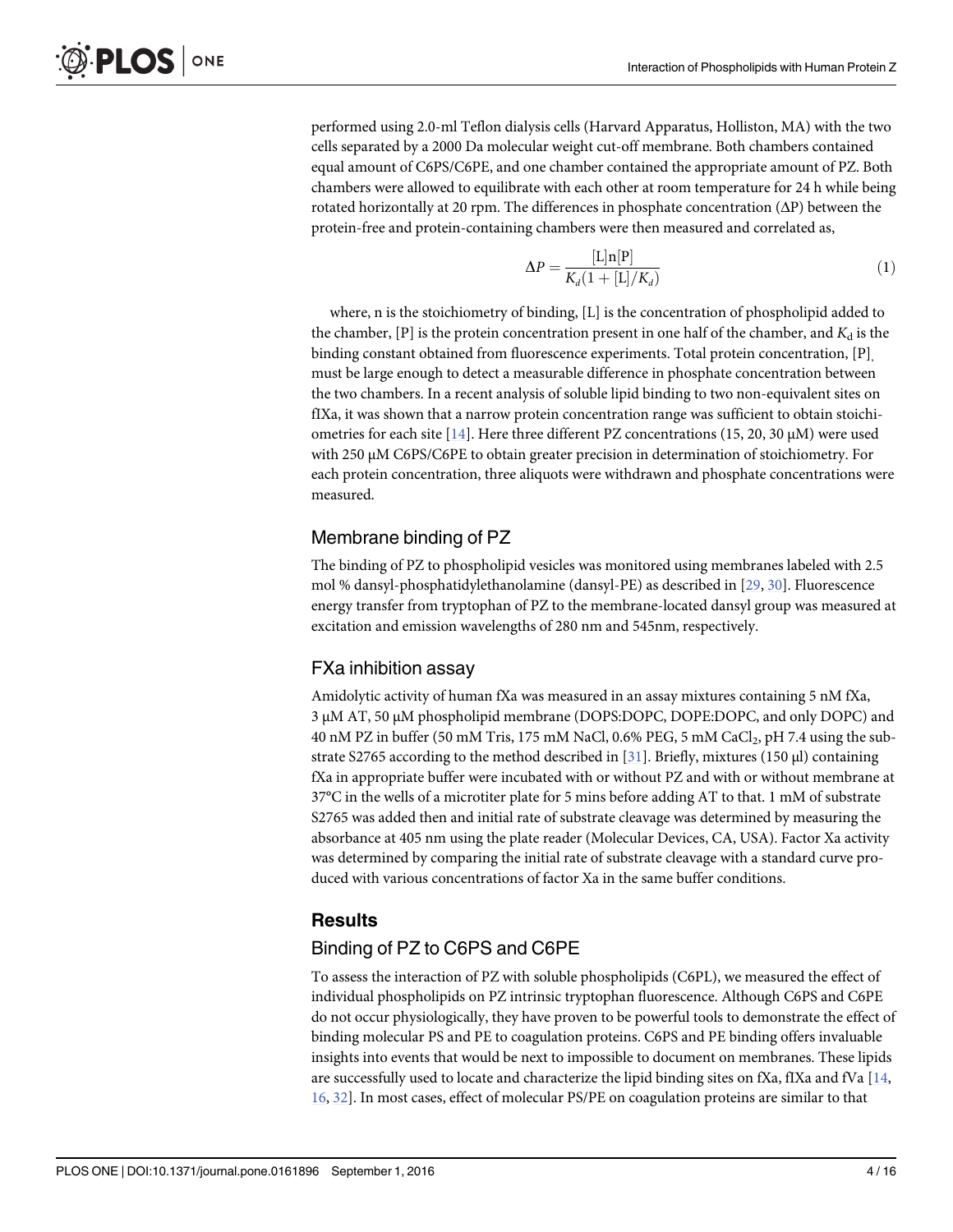observed with membrane-associated proteins [[25\]](#page-15-0). Therefore, it is quite reasonable to use those lipids for studying the interaction of different phospholipids with PZ.

The intensity of PZ fluorescence signal decreased with the addition of increasing amounts of C6PS and C6PE (Fig 1). The binding curves in both cases were described reasonably well by a single-site binding model with effective dissociation constants of  $47.7 \pm 10.7 \mu M$  for C6PS and  $47.6 \pm 8.2 \mu$ M for C6PE. Fig 1 also shows that the net fluorescence change at saturation was similar for PS and PE indicating similar response and affinities for both lipids at saturation. We did not observe any binding when excess EDTA (5 mM) was added in the assay buffer confirming the interaction of phospholipids with PZ to be  $Ca^{2+}$  dependent (Fig 1). In presence of 1mM Ca<sup>2+</sup>, binding K<sub>d</sub>'s were measured to be 165 μM and 172 μM for C6PS and PE respectively, which are about 3.5 fold more than that obtained in presence of 5 mM  $Ca<sup>2+</sup>$ . Thus binding was again shown to be  $Ca^{2+}$ dependent.

We used pyrene fluorescence to show that the lipid concentrations in the above experiments were all well below their critical micelle concentrations (CMC), thus confirming the absence of micelles. Since pyrene is hydrophobic, partitioning into the interior of a micelle is manifested as a sharp increase in the ratio of the intensity of the pyrene emissions at 373 and 383 nm. Under our experimental conditions, the CMCs of C6PS and C6PE were 950 μM and 1.2 mM, respectively, well above the conditions used in our study (data not shown).



Fig 1. Binding of C6PS and C6PE to PZ measured by intrinsic fluorescence. To detect binding, intrinsic tryptophan fluorescence intensities of 150 nM PZ in 50 mM Tris-HCl, pH 7.5, 175 mM NaCl, 5 mM CaCl<sub>2</sub>, 0.6% PEG were measured at 25° C as a function of added C6PS ( $\bullet$ ) or C6PE ( $\circ$ ). Solid lines show fits of the data to a simple single-site binding model, which predicted apparent  $K_d$  values for binding of C6PS and C6PE as 47.7 ± 10.7 μM and 47.6 ±8.2 μM, respectively. Fluorescence titrations were also performed under two more conditions: in presence of 5 mM EDTA with C6PS (■) and C6PE ( $\Box$ ); and in presence of 1 mM Ca<sup>2+</sup> with C6PS (▲) and C6PE  $($ Δ $)$ .

doi:10.1371/journal.pone.0161896.g001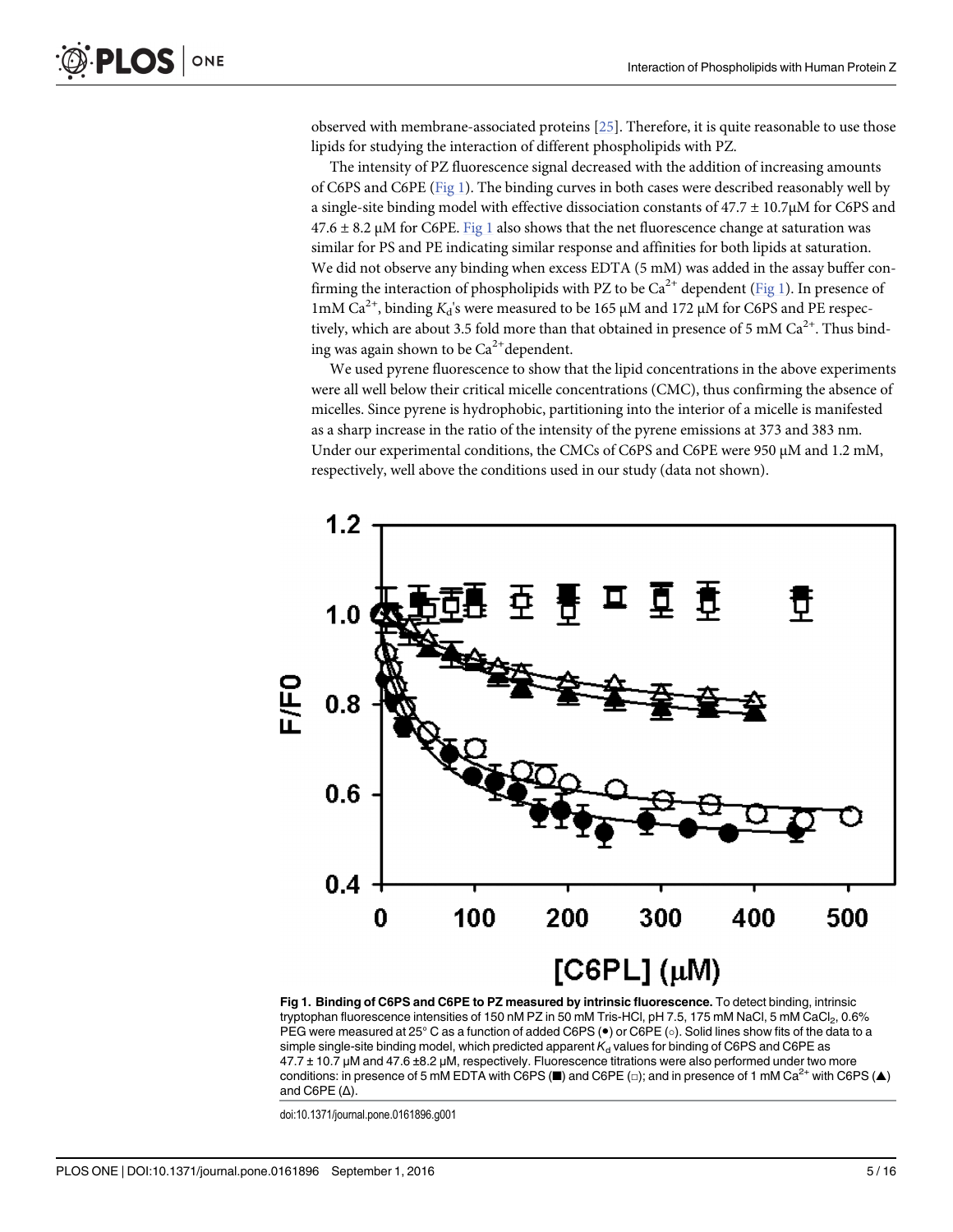<span id="page-5-0"></span>



Fig 2. Binding of different six-carbon chain soluble lipids to PZ. Intrinsic tryptophan fluorescence intensities of 150 nM PZ in 50 mM Tris-HCl, pH 7.5, 175 mM NaCl, 5 mM CaCl<sub>2</sub>, 0.6% PEG were measured as a function of added A. C6PA ( $\circ$ ), B. C6PC ( $\bullet$ ), C. C6PG (Δ) and D.  $CG(D)PS$  ( $\nabla$ ) to obtain binding constants. The apparent  $K_d$  values for binding are 165 ± 25 µM, 129 ± 32, 131± 39, for PA, PC and PG respectively. (D)-PS shows extremely weak binding with  $K_d \sim 900 \mu M$ .

Binding to PZ was also observed for other soluble lipids such as C6PC, C6PA, C6PG and C6 (D)PS (Fig 2). Fitting the data to the same single-site binding model yielded  $K_d$  values of  $165 \pm 25$  μM,  $129 \pm 32$  μM,  $131 \pm 39$  μM for PA, PC and PG, respectively. It is evident from the binding  $K_d$  values that PZ has 2–3 fold lower affinity towards other soluble lipids compared to PS and PE. Binding of PZ to C6(D)PS, containing D-serine exhibited a  $K_d$  of 900  $\mu$ M indicating that PZ, like most other coagulation proteins, preferentially recognizes PS containing L-serine.

#### Stoichiometry of soluble phospholipid binding to PZ

Next we investigated the number of PS and PE binding sites present on PZ. The stoichiometries for binding of C6PS and C6PE to PZ were determined by equilibrium dialysis experiment as described in the Methods. The equilibrium dialysis data are formally expressed in terms of the difference in phosphate concentration (ΔP) between the protein-containing and protein-free chambers of the dialysis apparatus. Values calculated from the data using Eq  $(1)$  $(1)$  stated in the Methods are tabulated in [Table 1](#page-6-0). Our data suggests the existence of two PS binding sites and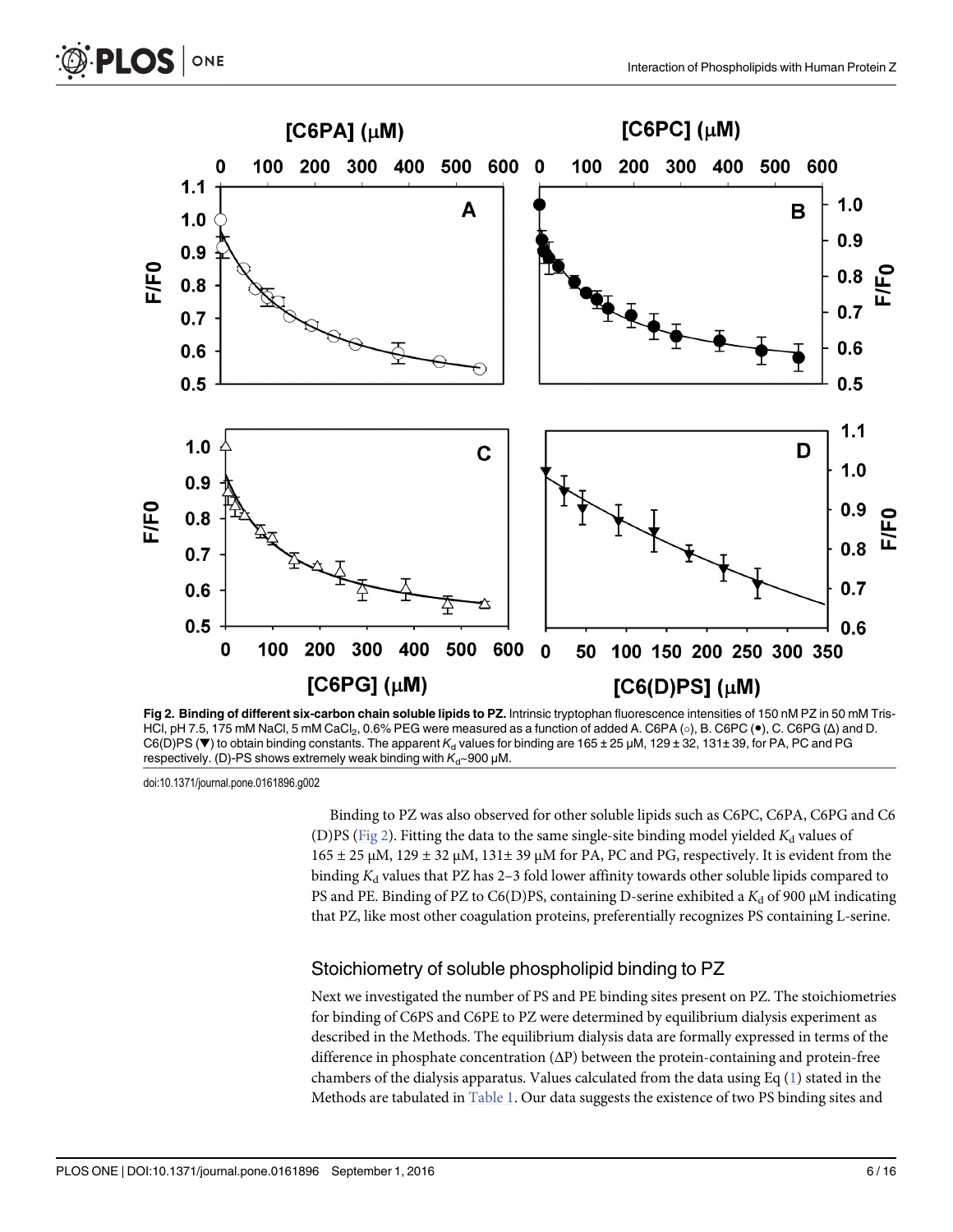<span id="page-6-0"></span>

| Lipid       | $[$ [PZ] ( $\mu$ M) | ιΔP             | Stoichiometry (Average) |
|-------------|---------------------|-----------------|-------------------------|
| 250 µM C6PS | 15                  | $27.6 \pm 0.2$  | $2.0(1.96 \pm 0.1)$     |
|             | 20                  | $32.3 \pm 0.09$ |                         |
|             | 30                  | $45.3 \pm 0.1$  |                         |
| 250 µM C6PE | 15                  | $28.9 \pm 0.08$ | $2.0(1.93 \pm 0.2)$     |
|             | 20                  | $31.8 \pm 0.2$  |                         |
|             | 30                  | $42.8 \pm 0.6$  |                         |

#### [Table 1.](#page-5-0) Summary of the results obtained from equilibrium dialysis experiment.\*

\* Stoichiometry of lipid binding was measured using 250 μM C6PS/C6PE and three different protein concentrations. Three measurements were carried out for each protein concentration and average values of stoichiometry with standard errors calculated from Eq  $(1)$  are shown in the table.

doi:10.1371/journal.pone.0161896.t001

two PE binding sites on PZ. We did not detect any binding of PS or PE in the absence of  $Ca^{2+}$ and presence of EDTA in the buffer.

# Synergistic binding of PS and PE to PZ

Previous reports have shown PE to synergize with PS in promoting the activity of extrinsic Xase complex (fVIIa-TF). PE is also effective in APC-mediated inactivation of fVa in the presence of a small amount of PS [[15](#page-14-0)]. Further, Tavoosi et al. showed that phospholipids with any head-group other than choline strongly synergize with PS to escalate fX activation [\[33\]](#page-15-0). To understand if there is a synergy between PE and PS to interact with PZ, we incubated PZ with saturating concentration of C6PE and then titrated with C6PS. Fitting and analysis of the data yielded  $K_d$  value of 0.8  $\pm$  0.02 µM for C6PS binding in the presence of C6PE which was much less compared to that obtained with C6PS alone. Therefore, binding of PE to PZ increases the binding affinity of PS towards PZ. Similar cooperativity of binding was also observed when PZ was titrated with C6PE after incubating with saturating amount of C6PS. Binding constant of C6PE to PZ, incubated with C6PS, was found to be  $1.2 \pm 0.15 \,\mu$ M, which is also much less compared to the binding  $K_d$  of C6PE alone. PE and PS were thus found to act synergistically to bind PZ. The data also implies that binding sites of PS and PE on PZ are different and distinct and may or may not be linked.

To determine whether this cooperative effect is specific for PS and PE, we performed the same experiment with C6PC, C6PG and C6PA in the presence of a saturating amount of C6PS. However, our data clearly indicated that pre-incubation of PZ with C6PS did not alter the affinity of PZ towards the other lipids, confirming that the synergistic enhancement is specific to PS and PE [\(Table 2](#page-7-0)).

# Binding of PZ to phospholipid membranes

Our soluble lipid binding data showed that PS and PE bind to PZ synergistically and with equal affinity. Binding of these two lipids were also observed to be stronger compared to other phospholipids. To substantiate our soluble lipid binding data, we monitored PZ binding to phospholipid vesicles composed of lipids with varying head group. We employed established FRET experiments to observe the binding of PZ to three different types of membranes (PS/PC, PE/PC, PS/PE/PC) of varying compositions, labeled with dansyl-PE. Control experiments were performed to account for any possible effect the probe might have on PZ binding to PS/PC membranes. Binding of PZ with dansyl-PE-labeled membranes of different phospholipid composition was monitored in the presence and absence of identical phospholipid membranes without the probe. Two data sets for each membrane composition were then compared after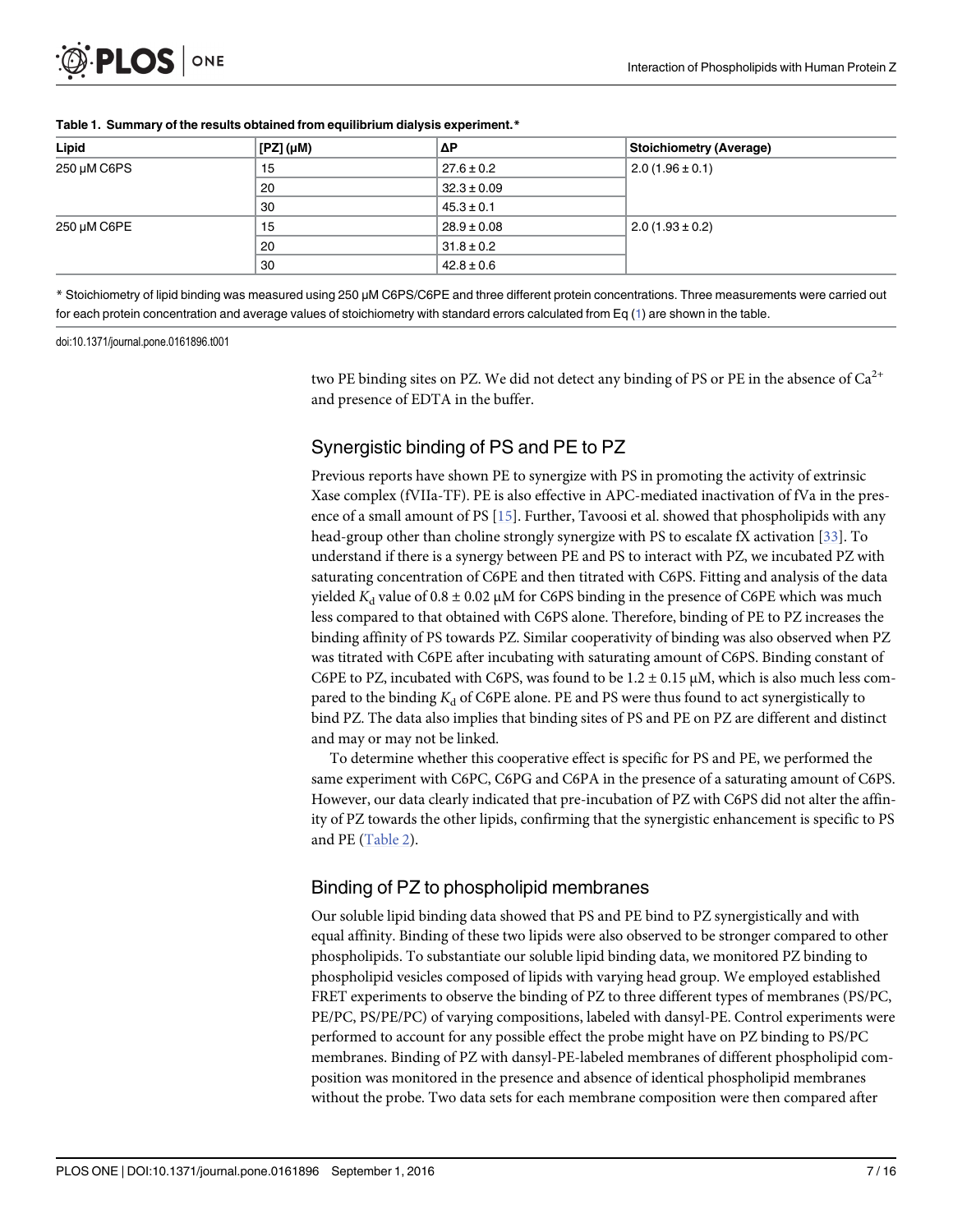| <b>Lipid Titrant</b><br><b>Pre-incubation Lipid</b> |             | $K_d(\mu M)$    |  |
|-----------------------------------------------------|-------------|-----------------|--|
| C6PS                                                |             | $47.7 \pm 10.7$ |  |
| C6PE                                                |             | $47.6 \pm 8.2$  |  |
| C6PS                                                | 100 µM C6PE | $0.8 \pm 0.02$  |  |
| C6PE                                                | 100 µM C6PS | $1.2 \pm 0.15$  |  |
| C6PA                                                |             | $165 \pm 25$    |  |
| C6PA                                                | 100 µM C6PS | $180 + 17$      |  |
| C6PC                                                |             | $129 + 32$      |  |
| C6PC                                                | 100 µM C6PS | $132 + 21$      |  |
| C6PG                                                |             | 131±39          |  |
| C6PG                                                | 100 µM C6PS | $140 + 12$      |  |
| C6(D)PS                                             |             | $911 \pm 300$   |  |

<span id="page-7-0"></span>[Table 2.](#page-6-0) Linkage between sites for soluble lipids on human PZ.\*

\*Binding of soluble phospholipids to 150 nM PZ was monitored using the intrinsic fluorescence intensity in 50mMTris-HCl, pH 7.5, 175 mM NaCl, 5 mM CaCl<sub>2</sub> as a function of C6PS, C6PE, C6PA, C6PC, C6PG or C6 (D)PS. The data were analyzed according to a single-site binding model to reveal the synergy in binding of these lipids.

doi:10.1371/journal.pone.0161896.t002

normalizing the data for the absolute amount of dansyl-PE in the membranes. For each membrane composition, both data sets followed the same trace, confirming that dansyl-PE does not have any effect on PZ binding to PS/PC membranes.

PZ showed a strong affinity towards PS containing vesicles as is evident from the binding  $K_d$ 's tabulated in the Table 3. It also bound fairly well to membranes made of DOPE (10–30%) and DOPC (90-70%) in the absence of PS, (binding  $K_d$  for 80: 20 PC: PE and 70: 30 PC: PE are 18 nM and 10 nM respectively). However, the affinity of PZ towards PE:PC membrane is somewhat weaker than PS:PC membrane of comparable PC composition. Binding to PE: PC membranes became tighter with increase in the mol % of PE in the membrane (Table 3 and [Fig](#page-8-0) [3\)](#page-8-0). Interestingly, incorporation of as little as 1 mol % PS in the PC: PE membrane significantly enhanced the affinity of PZ to the membrane. The binding  $K_d$  of PZ to the membrane

| <b>Membrane</b> | $K_{d}$ (nM)   |
|-----------------|----------------|
| DOPC:DOPE       |                |
| 90:10           | $58 \pm 5$     |
| 80:20           | $18 \pm 2$     |
| 70:30           | $10 \pm 1$     |
| DOPC:DOPS       |                |
| 99:1            | 36±7           |
| 90:10           | $17.0 \pm 1.4$ |
| 80:20           | $1.8 \pm 0.1$  |
| 75:25           | $1.2 \pm 0.2$  |
| DOPC:DOPE:DOPS  |                |
| 69:30:1         | $6.1 \pm 0.8$  |
| 60:30:10        | $1.7 \pm 0.3$  |

Table 3. Contribution of PS and PE toward binding of PZ to membrane.\*

\*Binding parameters of PZ to dansyl-PE (2.5%) labeled phospholipid vesicles of varying composition were analyzed as described in Methods. Each data value is an average of three independent measurements.

doi:10.1371/journal.pone.0161896.t003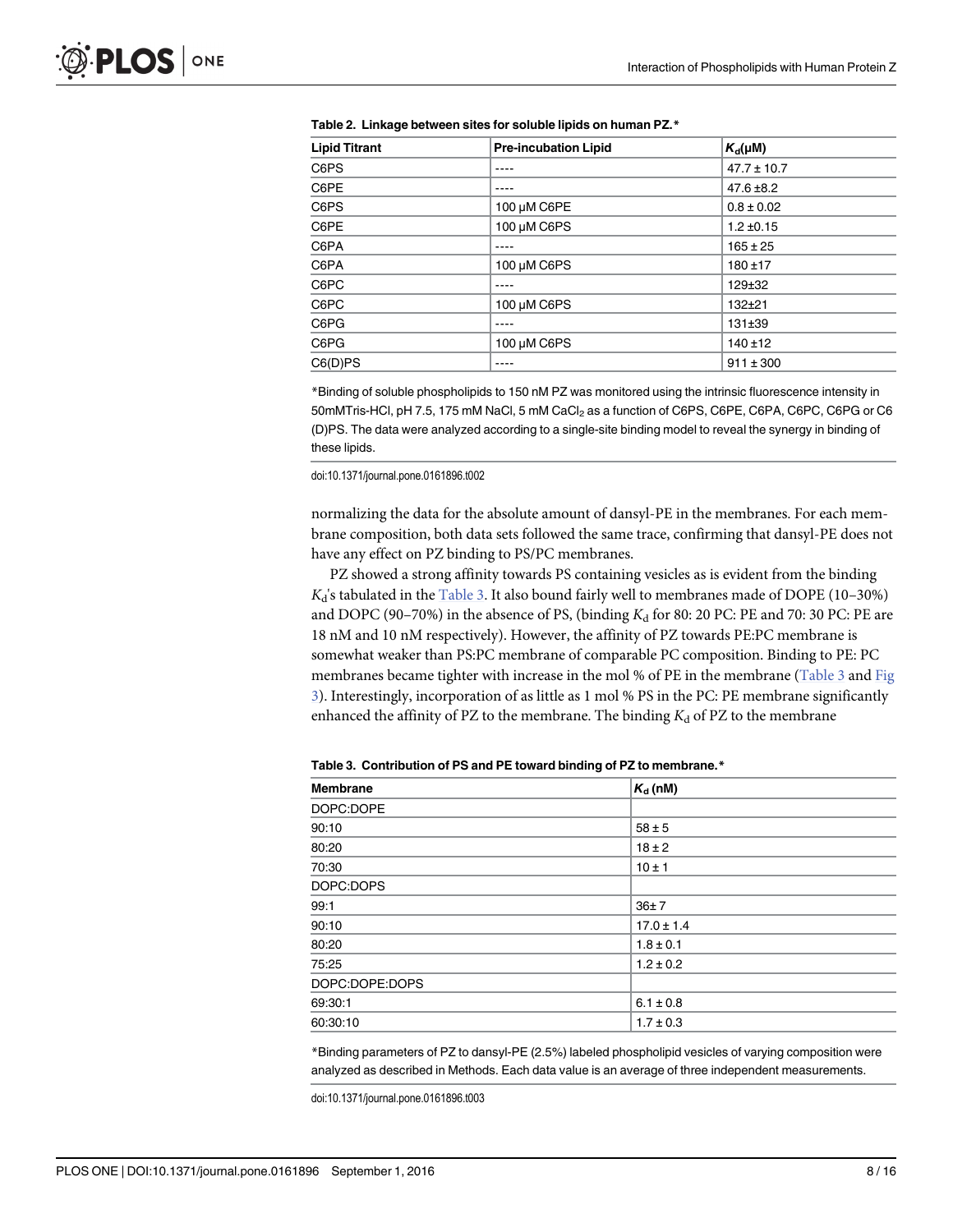<span id="page-8-0"></span>



[Fig 3. B](#page-7-0)inding of human PZ to phospholipid vesicles. Fluorescence measurements were performed in 50 mM Tris-HCl, pH 7.5, 175 mM NaCl, 5 mM CaCl<sub>2</sub>, 0.6% PEG by adding increasing concentrations of PZ to 1 μM-labeled DOPC: DOPS: DOPE: Dansyl-PE vesicles of varying composition: A. 69:1:27.5:2.5 (●) 96.5:1: 0: 2.5 (○), 97.5: 0:0:2.5 (△); B. 60:10: 27.5: 2.5 (●) and 87.5:10: 0: 2.5 (○). Details of the experimental procedure are described in Methods.

composed of 60: 30: 10 DOPC: DOPE: DOPS was 1.7 nM, which is comparable to that obtained for the binding to membrane containing 75: 25 DOPC: DOPS ( $K<sub>d</sub>$  - 1.0 nM). We were unable to detect any binding of PZ to 100% PC membranes at protein concentrations upto 60 nM (Fig 3A). However, PZ was shown to bind to the membrane by inclusion of 1% PS in the membrane ( $K_d \sim 36$  nM. Our membrane binding data thus corroborated nicely with soluble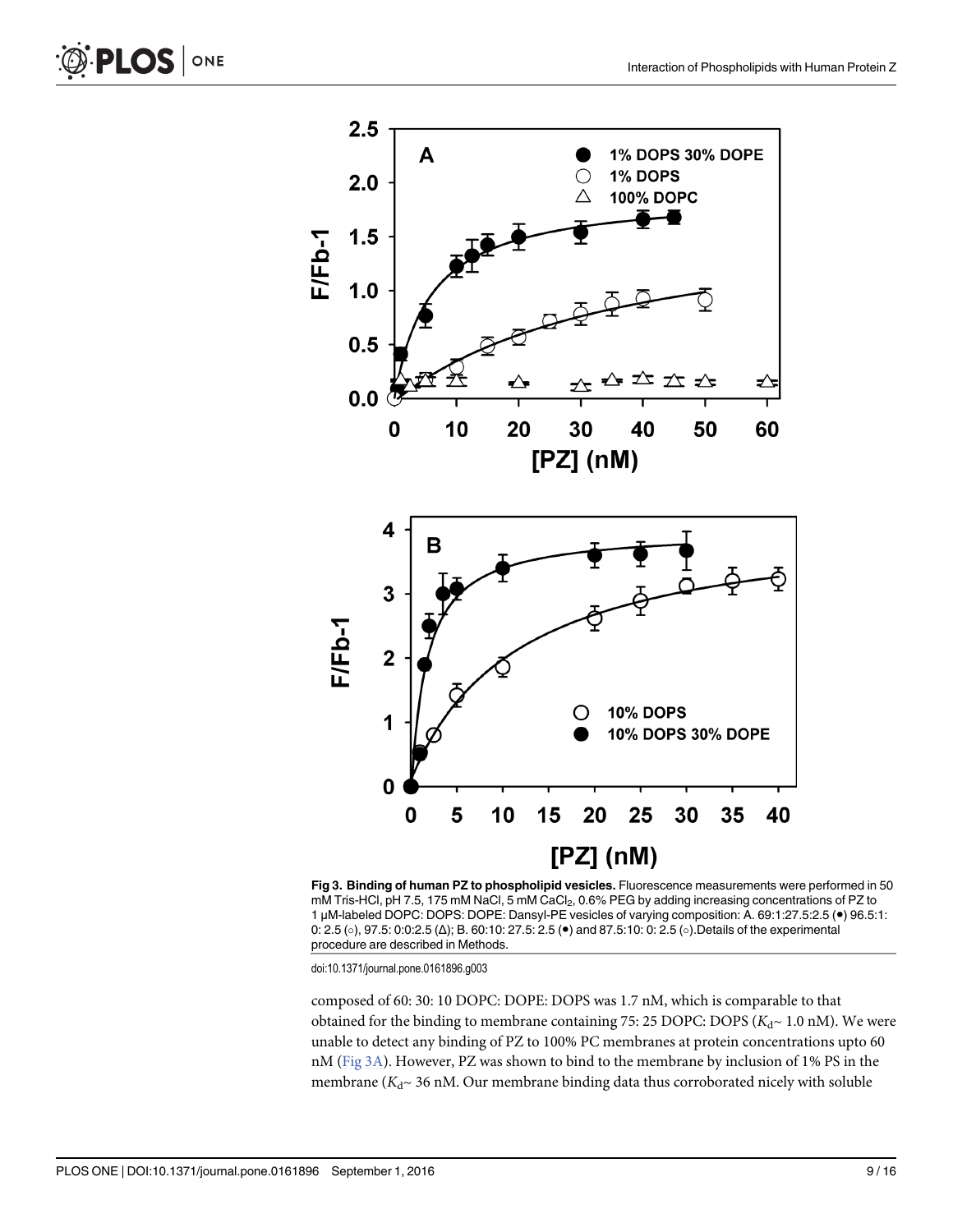



Fig 4. Binding of PZ to DEGR-Xa [(5-(Dimethylamino)-1-naphthalenesulfonyl]-Glutamylycylarginyl)- Xa] on phospholipid membranes. DEGR-Xa (30 nM) fluorescence emission intensities were measured with increasing concentrations of PZ in the presence of 50 μM membrane composed of DOPS: DOPC 30:70 (•), DOPE: DOPC 30:70 (○), 100% DOPC (▼) and in the absence of any membrane (□). Dissociation constants in the presence of PC: PS and PC: PE were 8.6 ± 2.2 nM and 20.6 ± 3 nM, respectively. There was no association of fXa and PZ observed in presence of 100% PC or in absence of any membrane.

lipid binding data. It was evident from both type of experiments that 1) PZ has stronger affinity towards both PS and PE compared to other membrane phospholipids; 2) PS and PE act synergistically to promote PZ binding to membrane.

Effect of PS and PE on the interaction between fXa-PZ. For its cofactor activity, it is evident that PZ should bind to phospholipid membranes and form a membrane-bound, stable fXa-PZ complex. Since PS and PE influence membrane binding of PZ, we were interested to test the effect of both lipids on the assembly and formation of the fXa-PZ complex. Binding of PZ to DEGR-Xa on membranes composed of 30:70 PS: PC and 30:70 PE: PC was measured by recording DEGR-Xa fluorescence ( $Fig 4$ ). The titration curves were fitted to a single-site binding model yielding  $K_d$  values of 8.6±2.2 nM and 20.6 ± 3 nM for PS: PC and PE: PC membranes, respectively. Although both lipids promoted PZ-fXa complex formation, the  $K_d$  for PE was a little higher than that of PS, suggesting that PS is more effective in promoting fXa-PZ complex formation. Such an interaction between fXa and PZ was not observed in the absence of any lipid or in the presence of 100% PC membranes indicating that either PS or PE is specifically needed for the formation of fXa-PZ complex.

Effect of PZ on antithrombin (AT) inhibition of fXa in presence of PS and PE. So far we have discussed the efficacy of PS and PE membranes to bind PZ. We have also demonstrated that both PS and PE membranes promote the formation of PZ-fXa complex which is a prerequisite for the cofactor activity of PZ. Here we report a functional assay to provide further evidence in support of the fact that membranes with PS or PE are equally effective in promoting the PZ-fXa interaction.

It has previously been reported that, PZ protects fXa from AT-mediated inhibition in presence of  $Ca^{2+}$ and lipid membrane. This is attributed to fXa binding with PZ on the membrane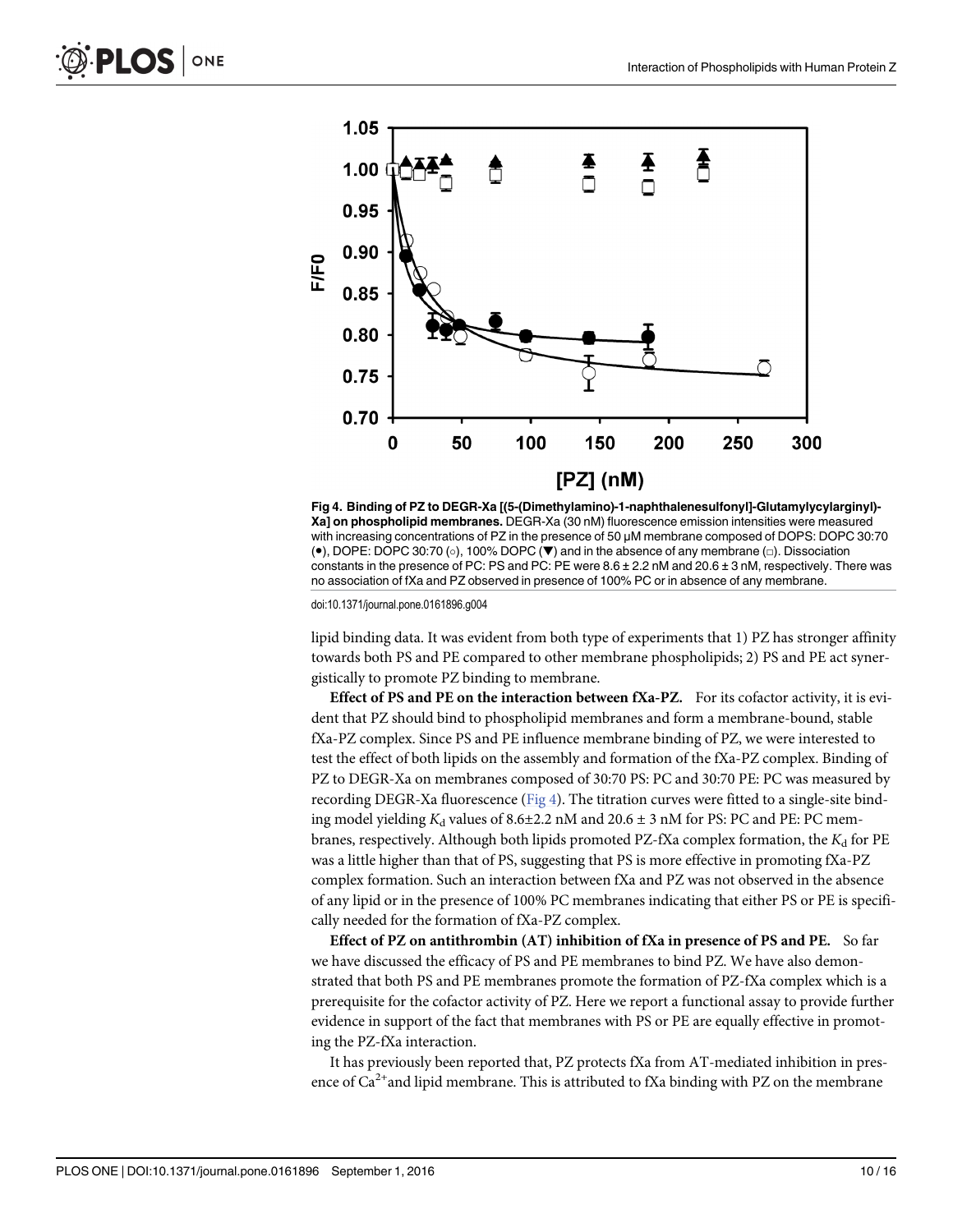<span id="page-10-0"></span>surface, thereby making fXa less available for AT inhibition [\[1\]](#page-13-0), [\[34\]](#page-15-0). This assay is an alternative means to show the formation of a stable fXa-PZ complex on membranes. Soluble lipids are effective alternatives to membranes for measuring the activities of coagulation proteins. However, inconsistent results were obtained when C6PS and C6PEwere used to perform the AT inhibition assay of fXa in the presence of PZ. Binding of fXa and PZ to the same phospholipid surface is essential for PZ function, but soluble PS or PE probably could not offer an adequate surface to accommodate both proteins. Since PZ can efficiently bind to PE (either soluble or in a membrane), we investigated the efficacy of PZ in restoring AT-mediated fXa inhibition in presence of PE, PS containing membranes, namely, DOPC: DOPE (70: 30) and DOPC: DOPS (70: 30). Fig 5 shows the % inhibition of fXa activity in the presence of PZ, AT and phospholipid membranes of different compositions. We observed a 75% inhibition of fXa activity by AT. Inclusion of PZ produced essentially no effect. In the presence of AT and either of the membranes (PC: PS or PC: PE), there was modest reduction in fXa inhibition. For example, we observed ~40% fXa activity. However, in the presence of both PC: PS and PC: PE membranes, PZ bound to fXa, thus protecting fXa from AT inhibition. The inhibition of fXa activity was 24% in the presence of PS and 27% in the presence of PE. 100% PC membranes, however, were unable to affect antithrombin inhibition of factor Xa in the presence of PZ. Thus it is reconfirmed that either PS or PE should present in the membrane for efficient cofactor function of PZ.

#### **Discussion**

Blood coagulation involves a series of enzymatic reaction taking place on the surface of phospholipid membranes. Formation and activity of enzyme-cofactor complexes such as fIXa: fVIIIa, fXa:fVa, and fVIIa:TF are critically dependent on the availability of relevant phospholipid binding sites on activated platelet membrane and on the lipid composition of the membrane  $[35-37]$  $[35-37]$  $[35-37]$ . PZ binding to the membrane may also be partly rate determining along with the formation of a membrane-bound fXa-PZ complex for formation of the final ZPI-PZ-fXa





doi:10.1371/journal.pone.0161896.g005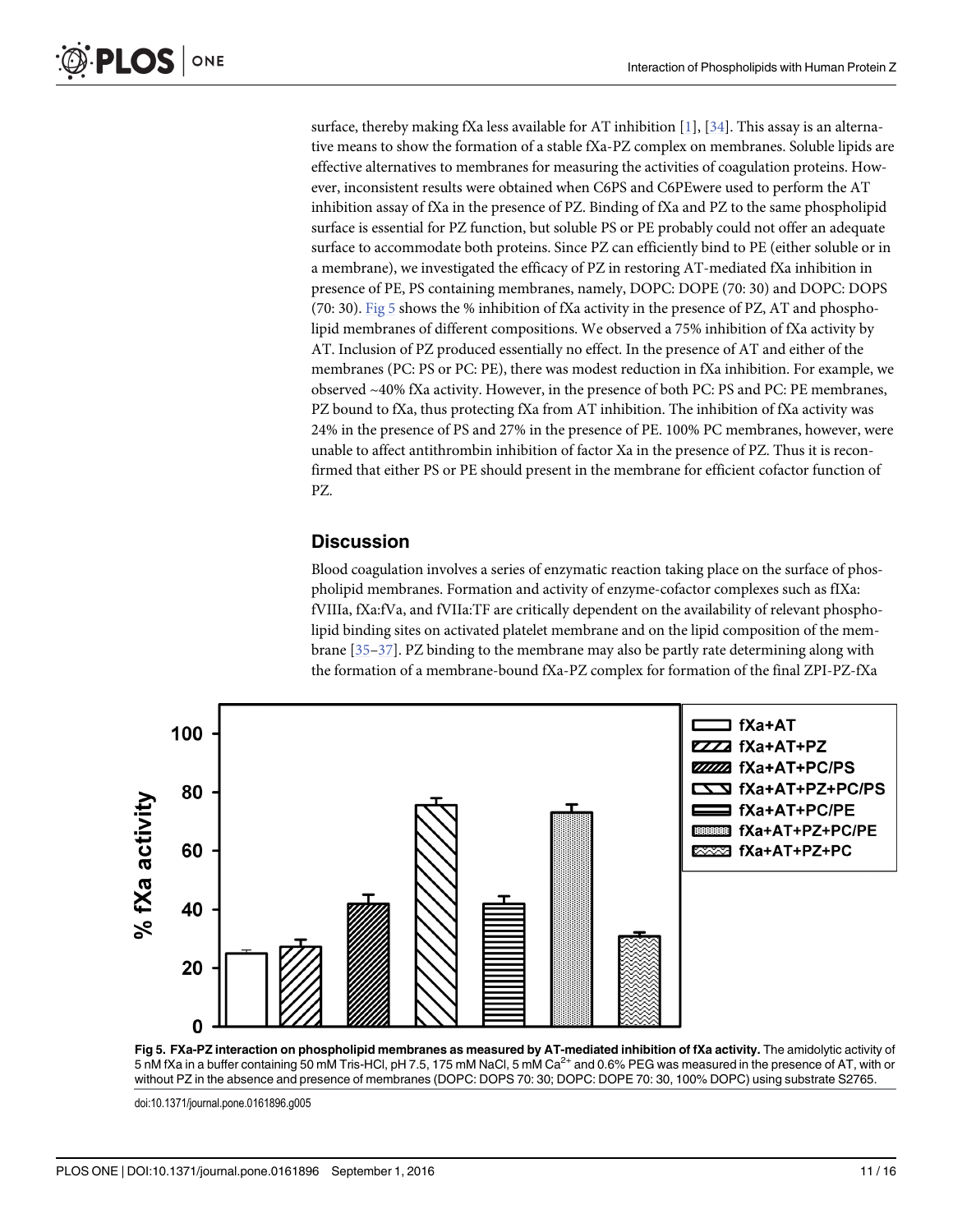<span id="page-11-0"></span>ternary complex [[19](#page-14-0)]. Thus, assembly of both PZ and fXa on phospholipid membrane is essential for the effective ZPI inhibition of fXa  $[8]$  $[8]$  $[8]$ . The present study systematically analyzes the interaction of PZ with different phospholipids in both membrane and solution phases and provides important information regarding lipid regulation of PZ.

It is well accepted that PS-containing membranes are most suitable for binding the pro- and anti-coagulant proteins; however, PE, PA and phosphorylated derivative of PIP could also serve as important constituents of membranes for some coagulation cascade proteins. Human fVIIa and APC showed significant preference for interacting with PA compared with PS. Sulfogalactosyl sphingosine, a sphingolipid, acts as an anticoagulant lipid that is capable of inhibiting fXa when the enzyme is bound to either fVa or phospholipids [[38](#page-15-0)]. Although the effects of lipids on coagulation proteins and clotting reactions are well recognized, little is known about the effects of those lipids on PZ. Therefore, we aimed to investigate the interaction of different membrane phospholipids, e.g., PS, PE, PA, PG and PC, with human PZ. PZ bound to PS and PE with similar affinities. Soluble PS and PE (C6PS and C6PE) were used to measure the  $K_d$ values. The  $K_d$  values for binding of fXa to C6PS and C6PE were reported to be 86  $\mu$ M and 91 μM, respectively, *i.e.*, the affinities are essentially equal for fXa [[16](#page-14-0)]. Another serine protease, fVIIa, also showed similar behaviors toward C6PS and C6PE (unpublished data). Unlike fXa and fVIIa, fIXa binds to C6PS with 5 times higher affinity compared to C6PE  $[14]$  $[14]$ . FVa, the cofactor of fXa, also showed differential binding behavior toward C6PS and C6PE. Binding of soluble lipids to PZ was found to be  $Ca^{2+}$  dependent just like other coagulation factors (14,27). We have also checked the binding of other soluble lipids (C6PC, C6PG and C6PA) with PZ. As mentioned in the Results section, PZ bound to those lipids with weaker affinities compared with PS and PE. Also, like other coagulation proteins, PZ binds specifically to L-serine form of PS.

Previous studies have shown that PE enhanced the PS dependence of fX activation by the fVIIa-sTF complex and also promoted fXa binding to membrane. PE, PA, PI, PG were all reported to synergize well with PS in fVIIa-TF activation of fX. Based on that the ABC (Anything But Choline) hypothesis of phospholipid synergy was proposed that predicts that phospholipids with any head group other than choline can synergize with PS [[33](#page-15-0)]. We tested this hypothesis by measuring the binding of PZ to different soluble lipids in combination with a saturating level of C6PS. Our results demonstrated that the binding of PZ to PS and PE is synergistic, i.e., binding of C6PS to PZ increased the affinity of PZ for C6PE and vice versa. Our findings also suggest that PS and PE binding sites on PZ are not equivalent but are distinct. However, contrary to the ABC hypothesis, binding of PS did not enhance the affinity of PZ for other phospholipids like C6PC, C6PA or C6PG.

Our soluble lipid binding data were further corroborated using a well characterized FRET study to measure binding of PZ to phospholipid vesicles of varying DOPC, DOPS and DOPE composition. Membranes composed of DOPE: DOPC 30:70 supported PZ binding well  $(K_d \sim$ 10 nM) and incorporation of PS as low as 1% increased the affinity of PZ towards membrane even more ( $K_d \sim 6$  nM). Thus PE promoted the binding of PZ to the membrane independently of, and cooperatively with, PS. Similarly, we examined whether PE-containing membranes lacking PS can promote the assembly of fXa and PZ. Binding of PZ to DEGR-fXa was followed in the presence of both PE: PC and PS: PC vesicles;  $K_d$  values obtained for fXa-PZ interaction on both type of vesicles suggested that PS and PE individually can support fXa-PZ complex formation. We were unable to detect PZ binding to 100% PC membrane under our experimental conditions. Membranes composed of 100% PC was also unable to assemble fXa-PZ complex on the membrane surface. The hypothesis that both PS and PE can promote fXa-PZ assembly on membranes was again tested using an AT-mediated inhibition assay of fXa in presence of PZ and different phospholipid vesicles. On the lipid surface, PZ forms a complex with fXa that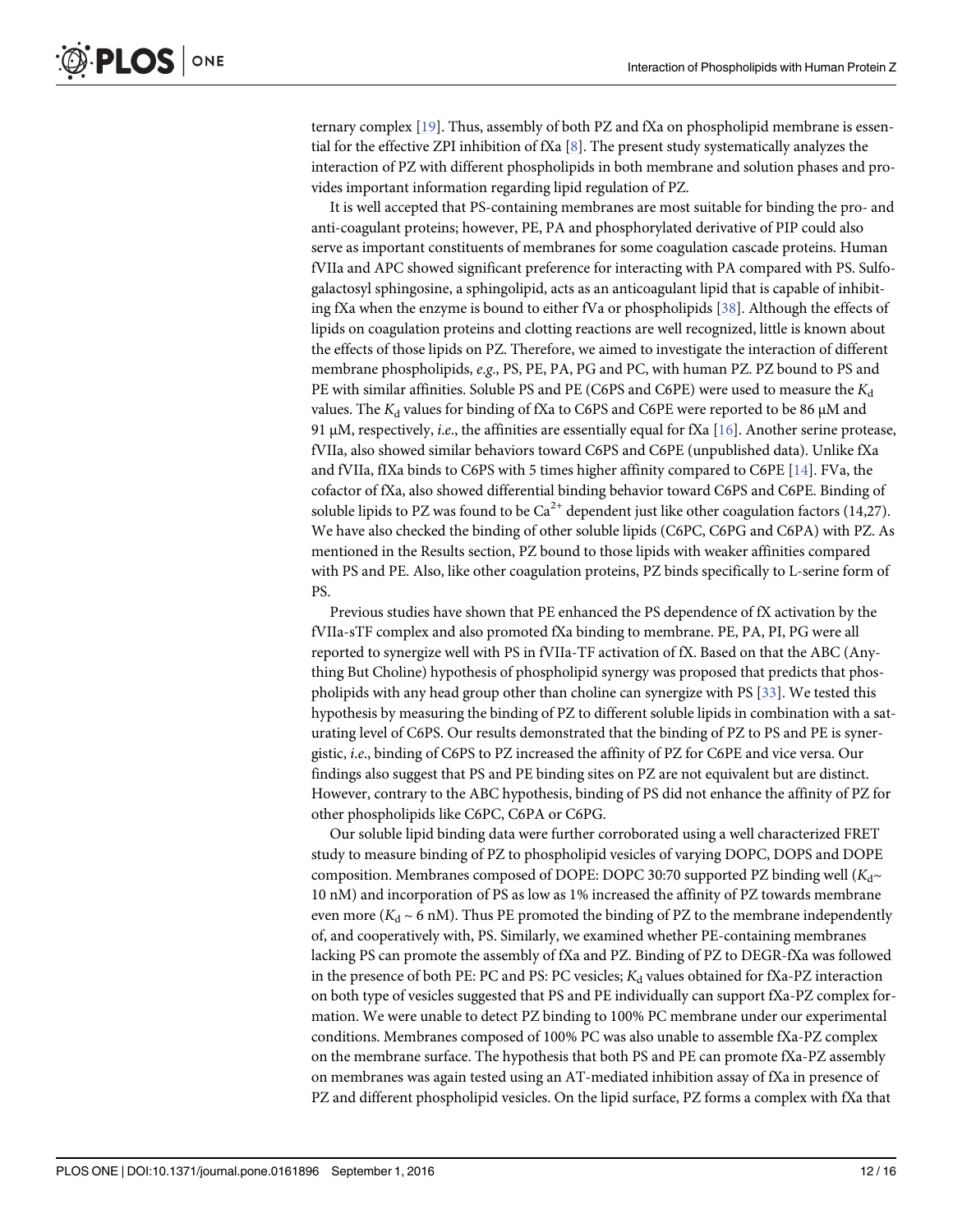<span id="page-12-0"></span>



[Fig 6. C](#page-13-0)artoon diagram describing the major findings of the study. The diagram shows that PZ does not bind to 100% PC membrane and does not form a complex with fXa (A); PZ binds to PS or PE containing membranes with comparable affinity and form a stable PZ-fXa complex (B & C); PS and PE synergistically act to enhance the binding affinity of PZ towards membrane (D).

protects fXa from AT inhibition. The protective effect of PZ was used as a measure of fXa-PZ interaction. PZ protected fXa from AT-mediated inhibition in the presence of both membranes; however, the extent of inhibition was less in the presence of PC: PS membrane. Thus, we reconfirmed that both PS and PE could support the formation of a high affinity complex between fXa and PZ.

The impetus for the current study was to provide the groundwork necessary to understand the interaction of PZ with phospholipids, an interaction that is vital to PZ cofactor activity.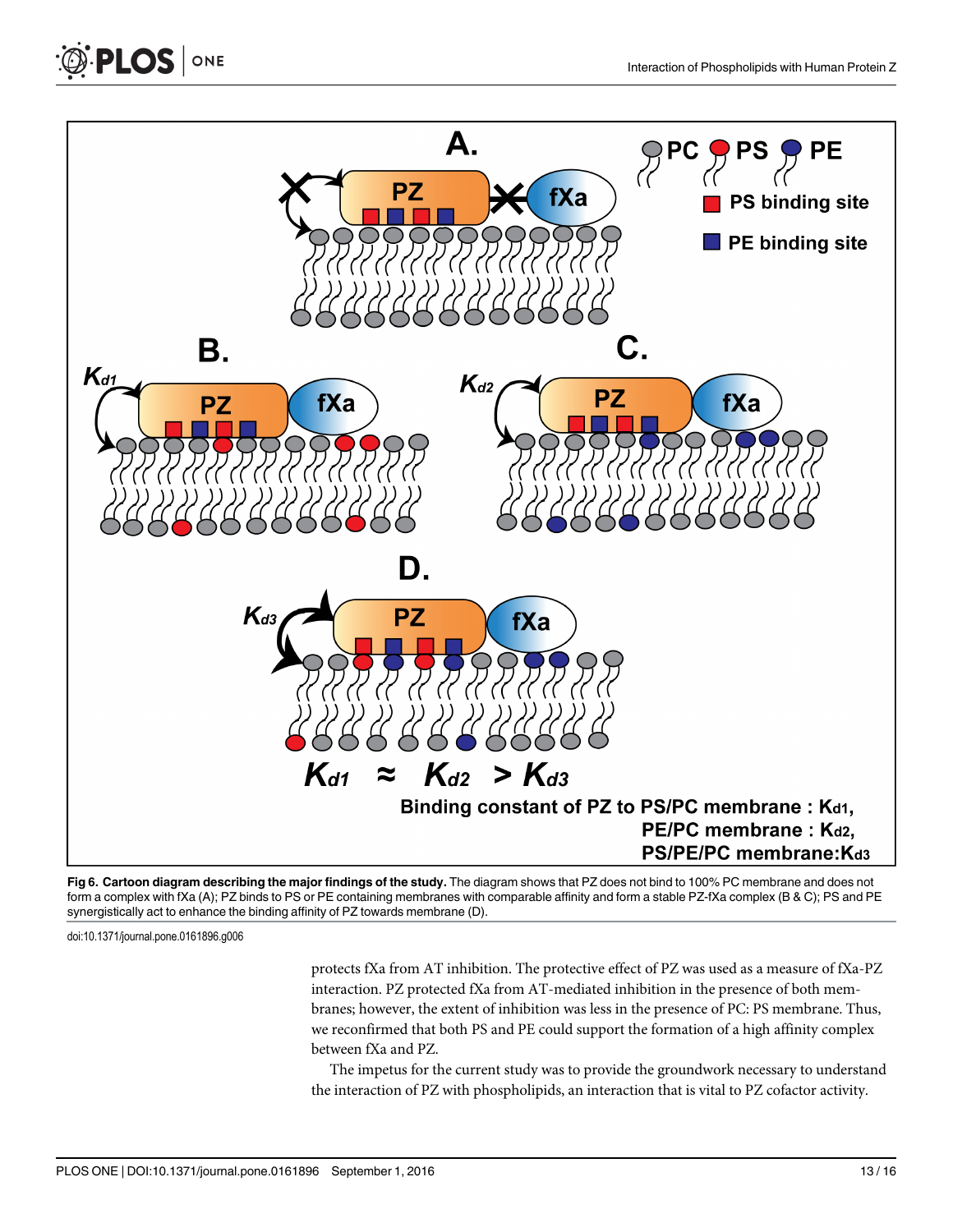<span id="page-13-0"></span>The current study reveals significant new observations: 1. PZ bound to PS and PE with similar affinities and the binding was observed to be synergistic; 2. Membrane binding of PZ requires the presence of either PS or PE and finally; 3. both PS and PE can support the formation of stable PZ- fXa complex on membrane surface which is absolutely critical for the cofactor activity of PZ. The key messages of the study are also described in [Fig 6.](#page-12-0)

Our finding is particularly interesting considering the trafficking of amino-phospholipids across plasma membrane. The prominent amino-phospholipids of platelet, PS (10%) and PE (28%), are distributed asymmetrically facing the cytosol. On activation of platelet by thrombin during vascular injury these phospholipids are externalized generating a pro-coagulant surface. Lipidomics studies have shown that human platelet, activated by thrombin, collagen or ionophore, externalizes two distinct PS's and five PE's making both PS and PE molecular species abundant on the surface of activated platelets [\[39\]](#page-15-0). Thus, it is expected that, PZ will bind in vivo with special affinity to activated platelets, due to its cooperative interaction with the lipids. This is an interesting new finding that signifies the role of PZ as an efficient anticoagulant. In future, it will be interesting to study the mechanism of PS/PE synergy with respect to PZ-mediated inhibition of fXa by ZPI in detail which in turn can offer new insights on the physiological role of PZ/ZPI.

#### Acknowledgments

We thank Dr. Rinku Majumder of Louisiana State University for her critique and comments on the manuscript. Infrastructural support from Department of Biotechnology, IIT Madras and DST-FIST facility, IIT Madras, are acknowledged.

#### Author Contributions

Conceptualization: TS.

Formal analysis: TS NM.

Funding acquisition: TS.

Investigation: TS.

Resources: TS NM.

Validation: TS.

Visualization: TS NM.

Writing – original draft: TS NM.

Writing – review & editing: TS NM.

#### References

- [1.](#page-0-0) Han X, Fiehler R, Broze GJ. Isolation of a protein Z-dependent plasma protease inhibitor. Proc Natl Acad Sci U S A. 1998; 95: 9250–5. PMID: [9689066](http://www.ncbi.nlm.nih.gov/pubmed/9689066)
- [2.](#page-0-0) Broze GJ, Miletich JP. Human Protein Z. J Clin Invest. 1984; 73: 933–8. doi: [10.1172/JCI111317](http://dx.doi.org/10.1172/JCI111317) PMID: [6707212](http://www.ncbi.nlm.nih.gov/pubmed/6707212)
- [3.](#page-0-0) Yin ZF, Huang ZF, Cui J, Fiehler R, Lasky N, Ginsburg D, et al. Prothrombotic phenotype of protein Z deficiency. Proc Natl Acad Sci U S A. 2000; 97: 6734–8. doi: [10.1073/pnas.120081897](http://dx.doi.org/10.1073/pnas.120081897) PMID: [10829076](http://www.ncbi.nlm.nih.gov/pubmed/10829076)
- [4.](#page-1-0) Okajima K. Regulation of inflammatory responses by natural anticoagulants. Immunol Rev. 2001; 184: 258–74. PMID: [11918684](http://www.ncbi.nlm.nih.gov/pubmed/11918684)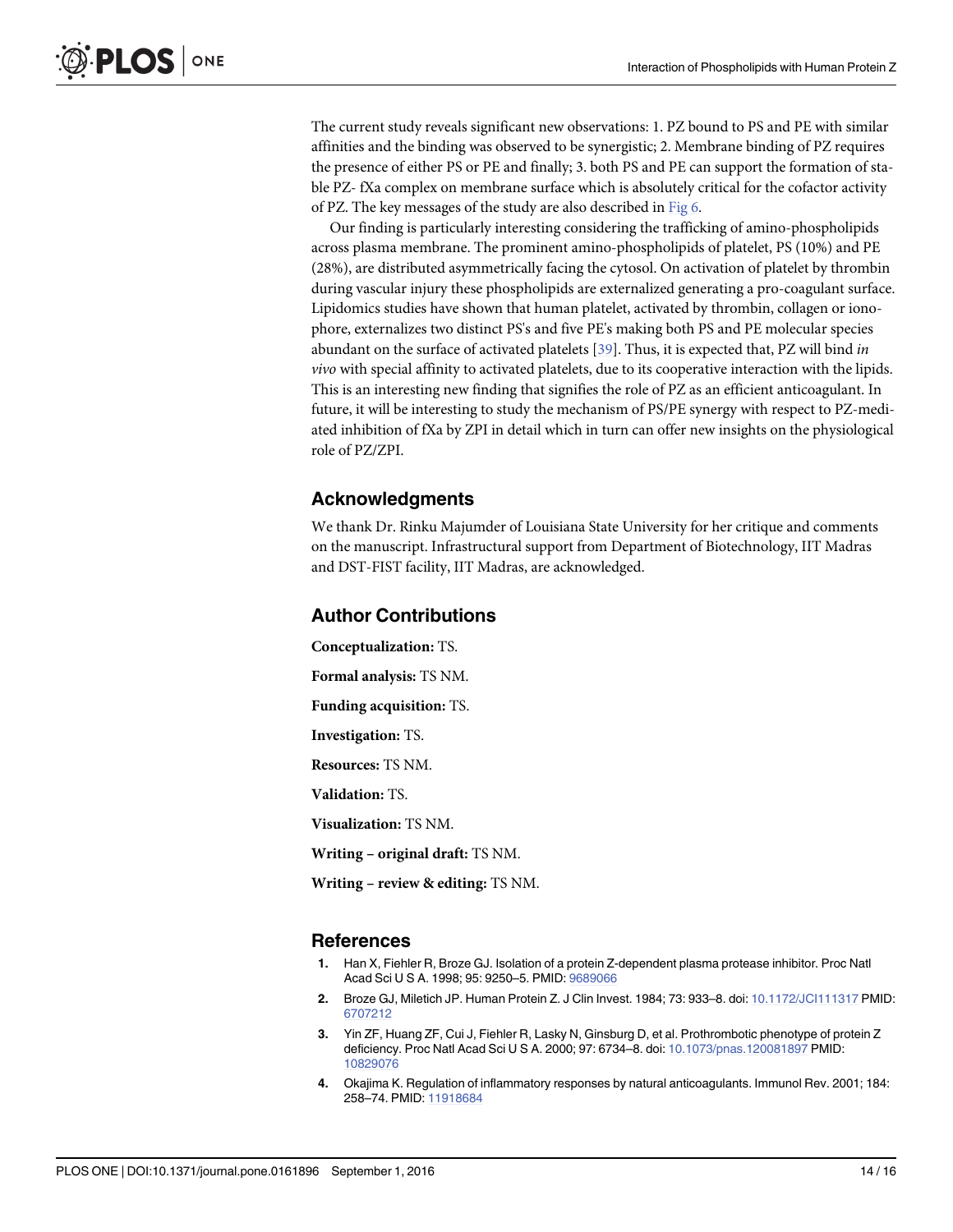- <span id="page-14-0"></span>[5.](#page-1-0) Vasse M. The protein Z/protein Z-dependent protease inhibitor complex. Systemic or local control of coagulation? Hamostaseologie. 2011; 31: 155–8, 160–4. doi: [10.5482/ha-1161](http://dx.doi.org/10.5482/ha-1161) PMID: [21691673](http://www.ncbi.nlm.nih.gov/pubmed/21691673)
- [6.](#page-1-0) Ichinose A, Takeya H, Espling E, Iwanaga S, Kisiel W, Davie EW. Amino acid sequence of human protein Z, a vitamin K-dependent plasma glycoprotein. Biochem Biophys Res Commun. 1990; 172: 1139– 44. PMID: [2244898](http://www.ncbi.nlm.nih.gov/pubmed/2244898)
- [7.](#page-1-0) Karimi Z, Falsafi-Zade S, Galehdari H. The role of Ca(2+) ions in the complex assembling of protein Z and Z-dependent protease inhibitor: A structure and dynamics investigation. Bioinformation. 2012; 8: 407–11. doi: [10.6026/97320630008407](http://dx.doi.org/10.6026/97320630008407) PMID: [22715309](http://www.ncbi.nlm.nih.gov/pubmed/22715309)
- [8.](#page-1-0) Rezaie AR, Bae J-S, Manithody C, Qureshi SH, Yang L. Protein Z-dependent protease inhibitor binds to the C-terminal domain of protein Z. J Biol Chem. 2008; 283: 19922–6. doi: [10.1074/jbc.M802639200](http://dx.doi.org/10.1074/jbc.M802639200) PMID: [18502758](http://www.ncbi.nlm.nih.gov/pubmed/18502758)
- [9.](#page-1-0) Wei Z, Yan Y, Carrell RW, Zhou A. Crystal structure of protein Z-dependent inhibitor complex shows how protein Z functions as a cofactor in the membrane inhibition of factor X. Blood. 2009; 114: 3662–7. doi: [10.1182/blood-2009-04-210021](http://dx.doi.org/10.1182/blood-2009-04-210021) PMID: [19528533](http://www.ncbi.nlm.nih.gov/pubmed/19528533)
- [10.](#page-1-0) Dayer MR, Ghayour O, Dayer MS. Mechanism of protein-z-mediated inhibition of coagulation factor xa by z-protein-dependent inhibitor: a molecular dynamic approach. ISRN Hematol. 2012; 2012: 762728. doi: [10.5402/2012/762728](http://dx.doi.org/10.5402/2012/762728) PMID: [22536522](http://www.ncbi.nlm.nih.gov/pubmed/22536522)
- [11.](#page-1-0) Jones ME, Lentz BR, Dombrose FA, Sandberg H. Comparison of the abilities of synthetic and plateletderived membranes to enhance thrombin formation. Thromb Res. 1985; 39: 711–724. doi: [10.1016/](http://dx.doi.org/10.1016/0049-3848(85)90255-5) [0049-3848\(85\)90255-5](http://dx.doi.org/10.1016/0049-3848(85)90255-5) PMID: [4082107](http://www.ncbi.nlm.nih.gov/pubmed/4082107)
- [12.](#page-1-0) Majumder R, Wang J, Lentz BR. Effects of Water Soluble Phosphotidylserine on Bovine Factor X a: Functional and Structural Changes Plus Dimerization. Biophys J. 2003; 84: 1238–1251. PMID: [12547804](http://www.ncbi.nlm.nih.gov/pubmed/12547804)
- 13. Zhai X, Srivastava A, Drummond DC, Daleke D, Lentz BR. Phosphatidylserine binding alters the conformation and specifically enhances the cofactor activity of bovine factor Va. Biochemistry. 2002; 41: 5675–5684. doi: [10.1021/bi011844d](http://dx.doi.org/10.1021/bi011844d) PMID: [11969429](http://www.ncbi.nlm.nih.gov/pubmed/11969429)
- [14.](#page-1-0) Majumder R, Koklic T, Sengupta T, Cole D, Chattopadhyay R, Biswas S, et al. Soluble phosphatidylserine binds to two sites on human factor IXa in a Ca2+ dependent fashion to specifically regulate structure and activity. PLoS One. 2014; 9. doi: [10.1371/journal.pone.0100006](http://dx.doi.org/10.1371/journal.pone.0100006)
- [15.](#page-1-0) Smirnov MD, Esmon CT. Phosphatidylethanolamine Incorporation into Vesicles Selectively Enhances Factor Va Inactivation by Activated Protein C. 1994; 269: 816–19. PMID: [8288632](http://www.ncbi.nlm.nih.gov/pubmed/8288632)
- [16.](#page-1-0) Majumder R, Liang X, Quinn-Allen MA, Kane WH, Lentz BR. Modulation of prothrombinase assembly and activity by phosphatidylethanolamine. J Biol Chem. 2011; 286: 35535-42. doi: [10.1074/jbc.M111.](http://dx.doi.org/10.1074/jbc.M111.260141) [260141](http://dx.doi.org/10.1074/jbc.M111.260141) PMID: [21859710](http://www.ncbi.nlm.nih.gov/pubmed/21859710)
- [17.](#page-1-0) Neuenschwander PF, Bianco-Fisher E, Rezaie a R, Morrissey JH. Phosphatidylethanolamine augments factor VIIa-tissue factor activity: enhancement of sensitivity to phosphatidylserine. Biochemistry. 1995; 34: 13988–93. doi: [10.1021/bi00043a004](http://dx.doi.org/10.1021/bi00043a004) PMID: [7577996](http://www.ncbi.nlm.nih.gov/pubmed/7577996)
- [18.](#page-1-0) Tavoosi N, Smith SA, Davis-Harrison RL, Morrissey JH. Factor VII and protein C are phosphatidic acidbinding proteins. Biochemistry. 2013; 52: 5545–5552. doi: [10.1021/bi4006368](http://dx.doi.org/10.1021/bi4006368) PMID: [23879866](http://www.ncbi.nlm.nih.gov/pubmed/23879866)
- [19.](#page-1-0) McDonald JF, Shah AM, Schwalbe RA, Kisiel W, Dahlback B, Nelsestuen GL. Comparison of naturally occurring vitamin K-dependent proteins: Correlation of amino acid sequences and membrane binding properties suggests a membrane contact site. Biochemistry. 1997; 36: 5120–5127. doi: [10.1021/](http://dx.doi.org/10.1021/bi9626160) [bi9626160](http://dx.doi.org/10.1021/bi9626160) PMID: [9136872](http://www.ncbi.nlm.nih.gov/pubmed/9136872)
- [20.](#page-1-0) Huang X, Dementiev A, Olson ST, Gettins PGW. Basis for the specificity and activation of the serpin protein Z-dependent proteinase inhibitor (ZPI) as an inhibitor of membrane-associated factor Xa. J Biol Chem. 2010; 285: 20399–409. doi: [10.1074/jbc.M110.112748](http://dx.doi.org/10.1074/jbc.M110.112748) PMID: [20427285](http://www.ncbi.nlm.nih.gov/pubmed/20427285)
- 21. Huang X, Zhou J, Zhou A, Olson ST. Thermodynamic and kinetic characterization of the protein Zdependent protease inhibitor (ZPI)-protein Z interaction reveals an unexpected role for ZPI Lys-239. J Biol Chem. 2015; 290: 9906–9918. doi: [10.1074/jbc.M114.633479](http://dx.doi.org/10.1074/jbc.M114.633479) PMID: [25713144](http://www.ncbi.nlm.nih.gov/pubmed/25713144)
- [22.](#page-1-0) Qureshi SH, Q L Manithody C, Yang L, Rezaie AR. Characterization of protein Z-dependent protease inhibitor interactive-sites of protein Z. Biochim Biophys Acta. 2014; 1844: 1631–1637. doi: [10.1016/j.](http://dx.doi.org/10.1016/j.bbapap.2014.06.011) [bbapap.2014.06.011](http://dx.doi.org/10.1016/j.bbapap.2014.06.011) PMID: [24960590](http://www.ncbi.nlm.nih.gov/pubmed/24960590)
- [23.](#page-2-0) Bandari S, Chakraborty H, Covey DF, Chattopadhyay A. Membrane dipole potential is sensitive to cholesterol stereospecificity: implications for receptor function. Chem Phys Lipids. 2014; 184: 25–9. doi: [10.1016/j.chemphyslip.2014.09.001](http://dx.doi.org/10.1016/j.chemphyslip.2014.09.001) PMID: [25219773](http://www.ncbi.nlm.nih.gov/pubmed/25219773)
- [24.](#page-2-0) Shaw MC. Microdetermination of phosphorus in proteins. Anal Biochem. 1971; 44: 288–291. doi: [10.](http://dx.doi.org/10.1016/0003-2697(71)90371-X) [1016/0003-2697\(71\)90371-X](http://dx.doi.org/10.1016/0003-2697(71)90371-X) PMID: [5132844](http://www.ncbi.nlm.nih.gov/pubmed/5132844)